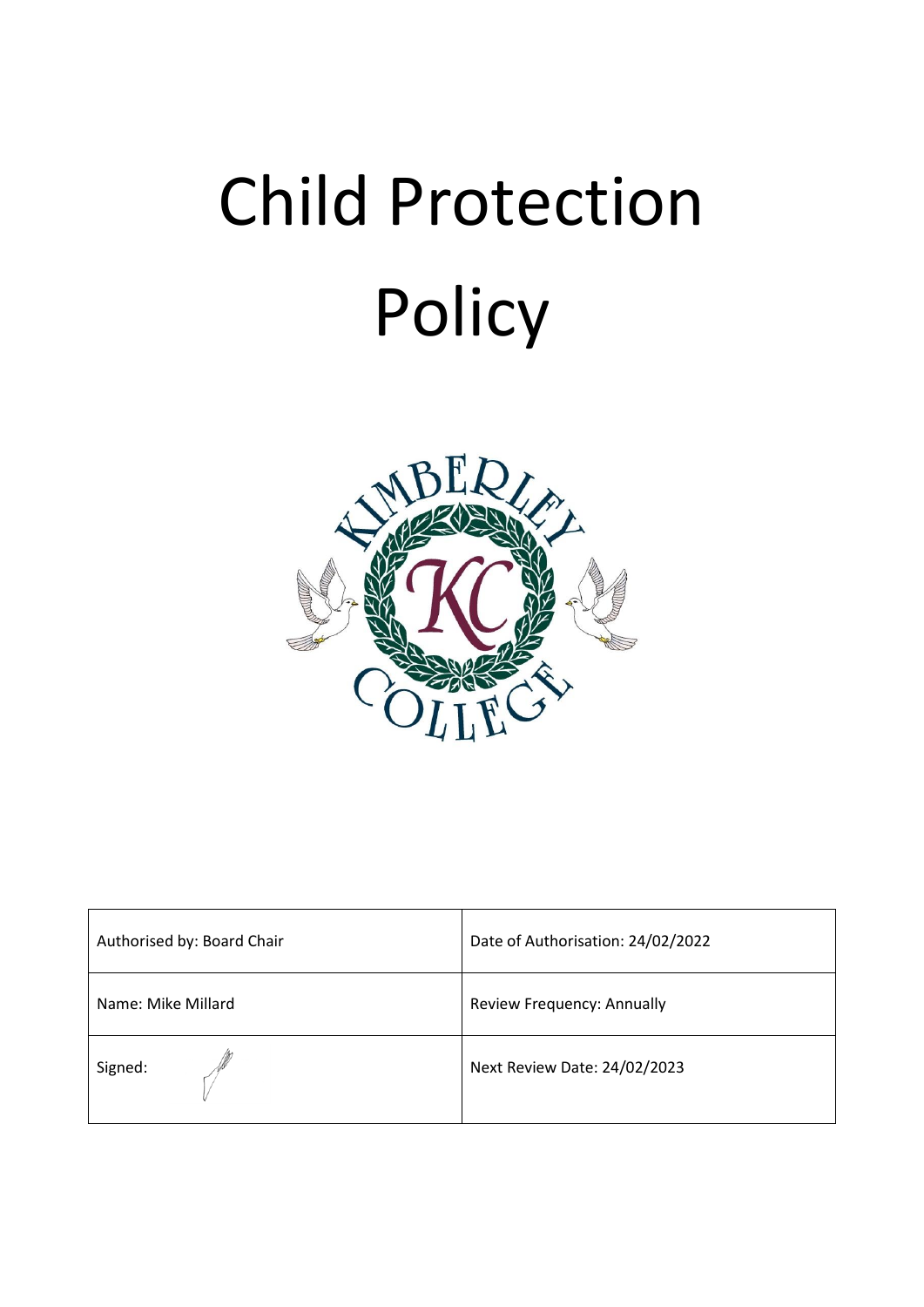

## **1. PURPOSE**

The purpose of this policy is to provide written processes about how the College will respond to harm, or allegations of harm, to students under 18 years; and the appropriate conduct of the College's staff and students to comply with accreditation requirements.

## **2. SCOPE**

Students and employees, including full-time, part-time, permanent, fixed-term and casual employees, as well as contractors, volunteers and people undertaking work experience or vocational placements at Kimberley College and covers information about the reporting of harm and abuse

## **3. REFERENCES**

- *[Child Protection Act 1999 \(Qld\)](https://www.google.com.au/url?sa=t&rct=j&q=&esrc=s&source=web&cd=1&cad=rja&uact=8&ved=0ahUKEwibjaWvjczYAhXLTbwKHcKkCTIQFggnMAA&url=https%3A%2F%2Fwww.legislation.qld.gov.au%2Fview%2Fhtml%2Finforce%2Fcurrent%2Fact-1999-010&usg=AOvVaw2dnWAhnED8iBUxy1j2kwbn)*
- *[Education \(General Provisions\) Act 2006 \(Qld\)](https://www.google.com.au/url?sa=t&rct=j&q=&esrc=s&source=web&cd=1&cad=rja&uact=8&ved=0ahUKEwiSj5CZjczYAhXFfbwKHeECBCoQFggnMAA&url=https%3A%2F%2Fwww.legislation.qld.gov.au%2Fview%2Fpdf%2F2007-11-02%2Fact-2006-039&usg=AOvVaw1j_wYc2LvOLXLx49nRkvJq)*
- *[Education \(General Provisions\) Regulation 2017 \(Qld\)](https://www.google.com.au/url?sa=t&rct=j&q=&esrc=s&source=web&cd=1&cad=rja&uact=8&ved=0ahUKEwjTmaeGjczYAhXEzLwKHX_cDCsQFggnMAA&url=https%3A%2F%2Fwww.legislation.qld.gov.au%2Fview%2Fpdf%2F2017-09-01%2Fsl-2017-0161&usg=AOvVaw2-vkvjOGt6AFM_gXUGsXxJ)*
- *[Education \(Accreditation of Non-State Schools\) Act 2017 \(Qld\)](https://www.google.com.au/url?sa=t&rct=j&q=&esrc=s&source=web&cd=1&cad=rja&uact=8&ved=0ahUKEwi2hZ-njMzYAhXHULwKHXXkAyoQFggnMAA&url=https%3A%2F%2Fwww.legislation.qld.gov.au%2Fview%2Fpdf%2Fasmade%2Fact-2017-024&usg=AOvVaw0KW8C_9DXUF81f7MwoEiTX)*
- *[Education \(Accreditation of Non-State Schools\) Regulation 2017 \(Qld\)](https://www.google.com.au/url?sa=t&rct=j&q=&esrc=s&source=web&cd=2&cad=rja&uact=8&ved=0ahUKEwi2hZ-njMzYAhXHULwKHXXkAyoQFggpMAE&url=https%3A%2F%2Fwww.legislation.qld.gov.au%2Fview%2Fpdf%2Fasmade%2Fsl-2017-0197&usg=AOvVaw2mhxfIP-MfPNiegtKSKlUQ)*
- *[Working with Children \(Risk Management and Screening\) Act 2000](https://www.google.com.au/url?sa=t&rct=j&q=&esrc=s&source=web&cd=1&cad=rja&uact=8&ved=0ahUKEwjOrIzQjMzYAhXHVrwKHWXrBl8QFggnMAA&url=https%3A%2F%2Fwww.legislation.qld.gov.au%2Fview%2Fpdf%2F2017-06-05%2Fact-2000-060&usg=AOvVaw38v1wgUo90I0js1jq3uYvj) (Qld)*
- *Working with Children (Risk Management and Screening) Regulations 2020 (Qld)*
- *Kimberley College Complaints Handling Policy*
- *Kimberley College Child Risk Management Strategy (for the Working with Children (Risk Management and Screening) Act 2000 (Qld))*
- *Kimberley College Work Health and safety Policy*
- *Kimberley College Child Protection Reporting Form*

#### **4. DEFINITIONS**

- **Section 9 of the** *Child Protection Act* **1999 - "Harm"**, to a child, is any detrimental effect of a significant nature on the child's physical, psychological or emotional wellbeing.
	- 1. It is immaterial how the harm is caused.
	- 2. Harm can be caused by
		- a) physical, psychological or emotional abuse or neglect; or
		- b) sexual abuse or exploitation.
	- 3. Harm can be caused by
		- a) a single act, omission or circumstance; or
		- b) a series or combination of acts, omissions or circumstances.
- **Section 10 of the** *Child Protection Act* **1999 -** A "**child in need of protection"** is a child who—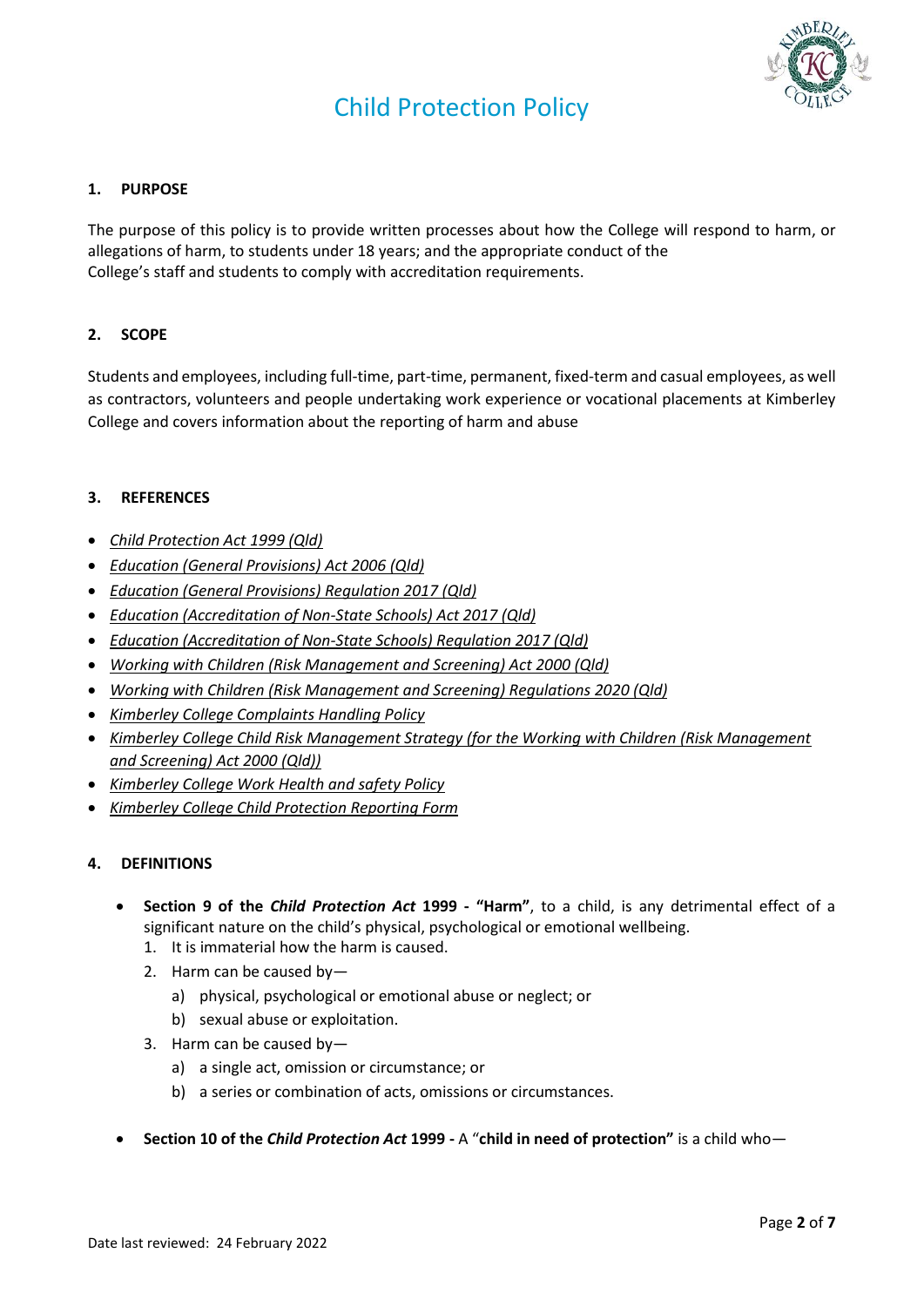

- a) has suffered significant harm, is suffering significant harm, or is at unacceptable risk of suffering significant harm; and
- b) does not have a parent able and willing to protect the child from the harm.
- **Section 364 of the** *Education (General Provisions) Act* **2006 - "Sexual abuse"**, in relation to a relevant person, includes sexual behaviour involving the relevant person and another person in the following circumstances –
	- (a) the other person bribes, coerces, exploits, threatens or is violent toward the relevant person
	- (b) the relevant person has less power than the other person
	- (c) there is a significant disparity between the relevant person and the other person in intellectual capacity or maturity.

#### **5. HEALTH AND SAFETY**

The College has written processes in place to enable it to comply with the requirements of the *Work Health and Safety Act 2011* (Qld) and the *Working with Children (Risk Management and Screening) Act 2000* (Qld).

#### **6. RESPONDING TO REPORT OF HARM**

When the College receives any information alleging 'harm<sup>1</sup> to a student (other than harm arising from physical or sexual abuse) it will deal with the situation compassionately and fairly so as to minimise any likely harm to the extent it reasonably can. This is set out in the College's Child Risk Management Strategy. Information relating to physical or sexual abuse is handled under obligations to report set out in this policy<sup>2</sup>.

#### **7. CONDUCT OF STAFF AND STUDENTS**

All staff, contractors and volunteers must ensure that their behaviour towards and relationships with students reflect proper standards of care for students. Staff, contractors and volunteers must not cause harm to students<sup>3</sup>.

<sup>1</sup> *Education (Accreditation of Non-State Schools) Regulation 2017 (Qld) s.16(7):* the definition of 'harm' for this regulation is the same as in section 9 of the *Child Protection Act 1999 (Qld)*

<sup>2</sup> *Education (Accreditation of Non-State Schools) Regulation 2017 (Qld) s.16(1)*

<sup>3</sup> *Education (Accreditation of Non-State Schools) Regulation 2017 (Qld) s.16(1)*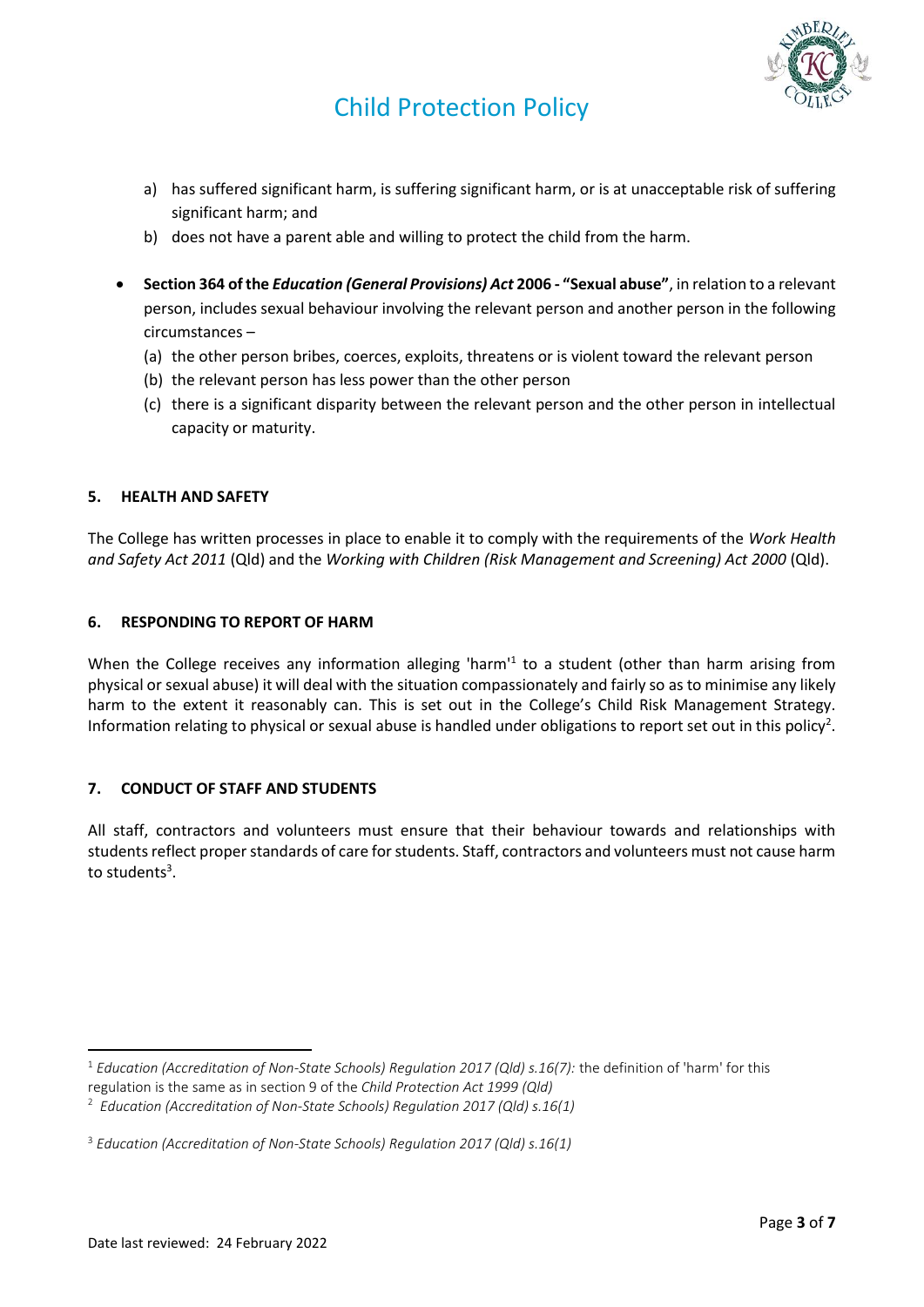

## **8. REPORTING INAPPROPRIATE BEHAVIOUR**

If a student considers the behaviour of a staff member to be inappropriate, the student should report the behaviour to:

- Kristy Shepherdson Primary School Coordinator
- Margherite Rigden Middle School Coordinator
- Janine Parkinson Deputy Principal

## **9. DEALING WITH A REPORT OF INAPPROPRIATE BEHAVIOUR**

A staff member who receives a report of inappropriate behaviour must report it to the principal. Where the principal is the subject of the report of inappropriate behaviour, the staff member must inform a member of the College's governing body<sup>4</sup>. Reports will be dealt with under the College's Complaints Handling Procedure.

## **10. Reporting Sexual Abuse<sup>5</sup>**

Section 366 of the *Education (General Provisions) Act* 2006 states that if a staff member becomes aware, or reasonably suspects, in the course of their employment at the College, that any of the following has been sexually abused by another person:

- a) a student under 18 years attending the College;
- b) a kindergarten aged child registered in a kindergarten learning program at the College;
- c) a person with a disability who:
	- i. under section 420(2) of the *Education (General Provisions) Act* 2006 is being provided with special education at the College; and
	- ii. is not enrolled in the preparatory year at the College.

then the staff member must give a written report about the abuse or suspected abuse to the principal or to a director of the College's governing body immediately.

The College's principal or the director must immediately give a copy of the report to a police officer.

If the first person who becomes aware or reasonably suspects sexual abuse is the College's principal, the principal must give a written report about the abuse, or suspected abuse to a police officer immediately and give a copy of the report to a director of the College's governing body immediately.

A report under this section must include the following particulars: -

- a) the name of the person giving the report (the *first person*);
- b) the student's name and sex;
- c) details of the basis for the first person becoming aware, or reasonably suspecting, that the student has been sexually abused by another person;
- d) details of the abuse or suspected abuse;
- e) any of the following information of which the first person is aware: -

<sup>4</sup> *Education (Accreditation of Non-State Schools) Regulation 2017 (Qld) s.16(2)*

<sup>5</sup> *Education (Accreditation of Non-State Schools) Regulation 2017 (Qld) s.16(2)(c)*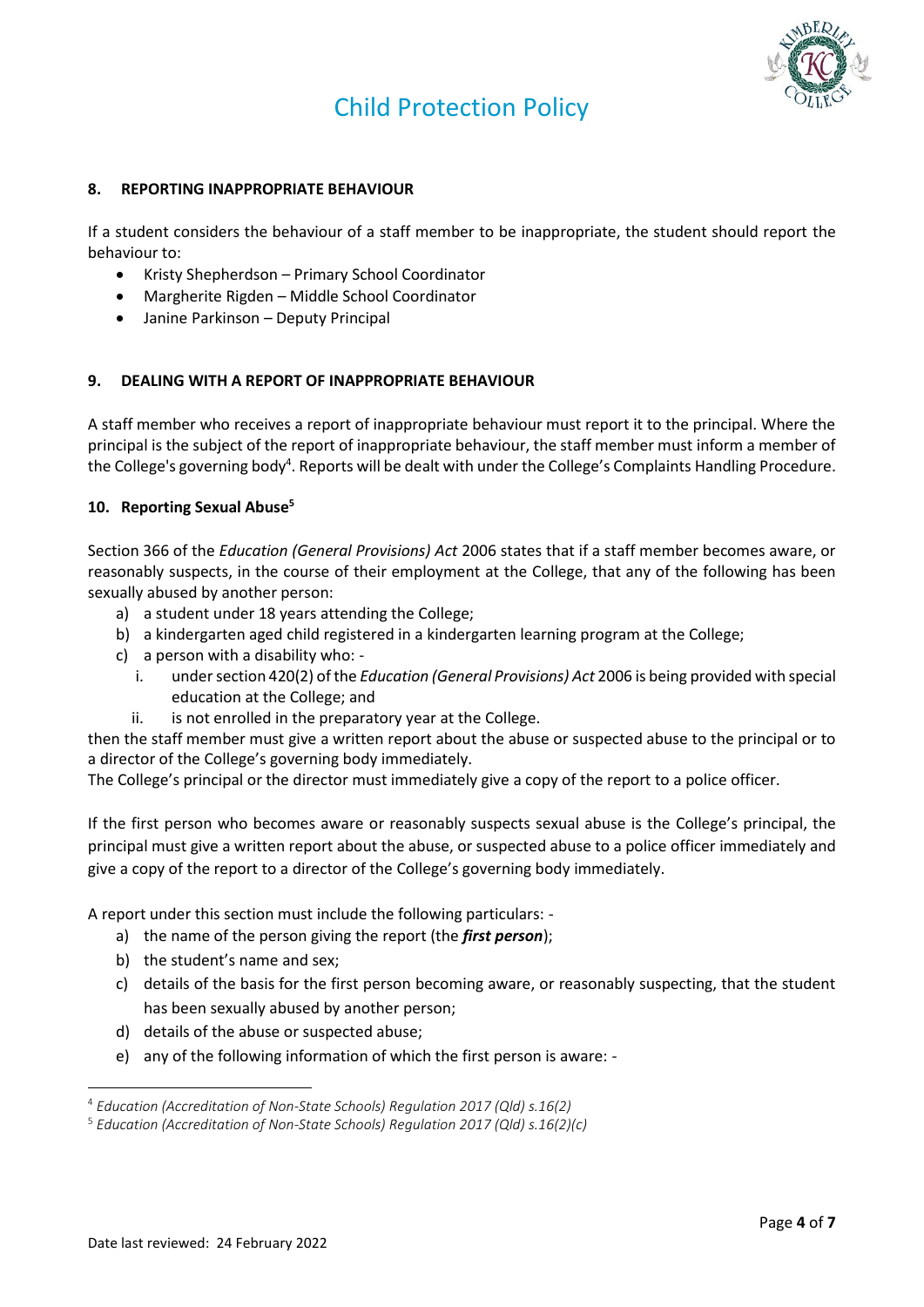

- i. the student's age;
- ii. the identity of the person who has abused, or is suspected to have abused, the student;
- iii. the identity of anyone else who may have information about the abuse or suspected abuse<sup>6</sup>.

# **11. Reporting Likely Sexual Abuse <sup>7</sup>**

Section 366A of the *Education (General Provisions) Act* 2006 states that if a staff member reasonably suspects in the course of their employment at the College, that any of the following is likely to be sexually abused by another person: -

- a) a student under 18 years attending the College;
- b) a kindergarten aged child registered in a kindergarten learning program at the College;
- c) a person with a disability who:
	- i. under section 420(2) of the *Education (General Provisions) Act* 2006 is being provided with special education at the College; and
	- ii. is not enrolled in the preparatory year at the College.

then the staff member must give a written report about the suspicion to the principal or to a director of the College's governing body immediately.

The College's principal or the director must immediately give a copy of the report to a police officer.

If the first person who reasonably suspects likely sexual abuse is the College's principal, the principal must give a written report about the suspicion to a police officer immediately and must also give a copy of the report to a director of the College's governing body immediately.

A report under this section must include the following particulars: -

- a) the name of the person giving the report (the *first person*);
- b) the student's name and sex;
- c) details of the basis for the first person reasonably suspecting that the student is likely to be sexually abused by another person;
- d) any of the following information of which the first person is aware:
	- i. the student's age;
	- ii. the identity of the person who is suspected to be likely to sexually abuse the student;
	- iii. the identity of anyone else who may have information about suspected likelihood of abuse<sup>8</sup>.

<sup>6</sup> *Education (General Provisions) Regulation 2017 (Qld) s.68*

<sup>7</sup> *Education (Accreditation of Non-State Schools) Regulation 2017 (Qld) s.16(2)(c)*

<sup>8</sup> *Education (General Provisions) Regulation 2017 (Qld) s.68A*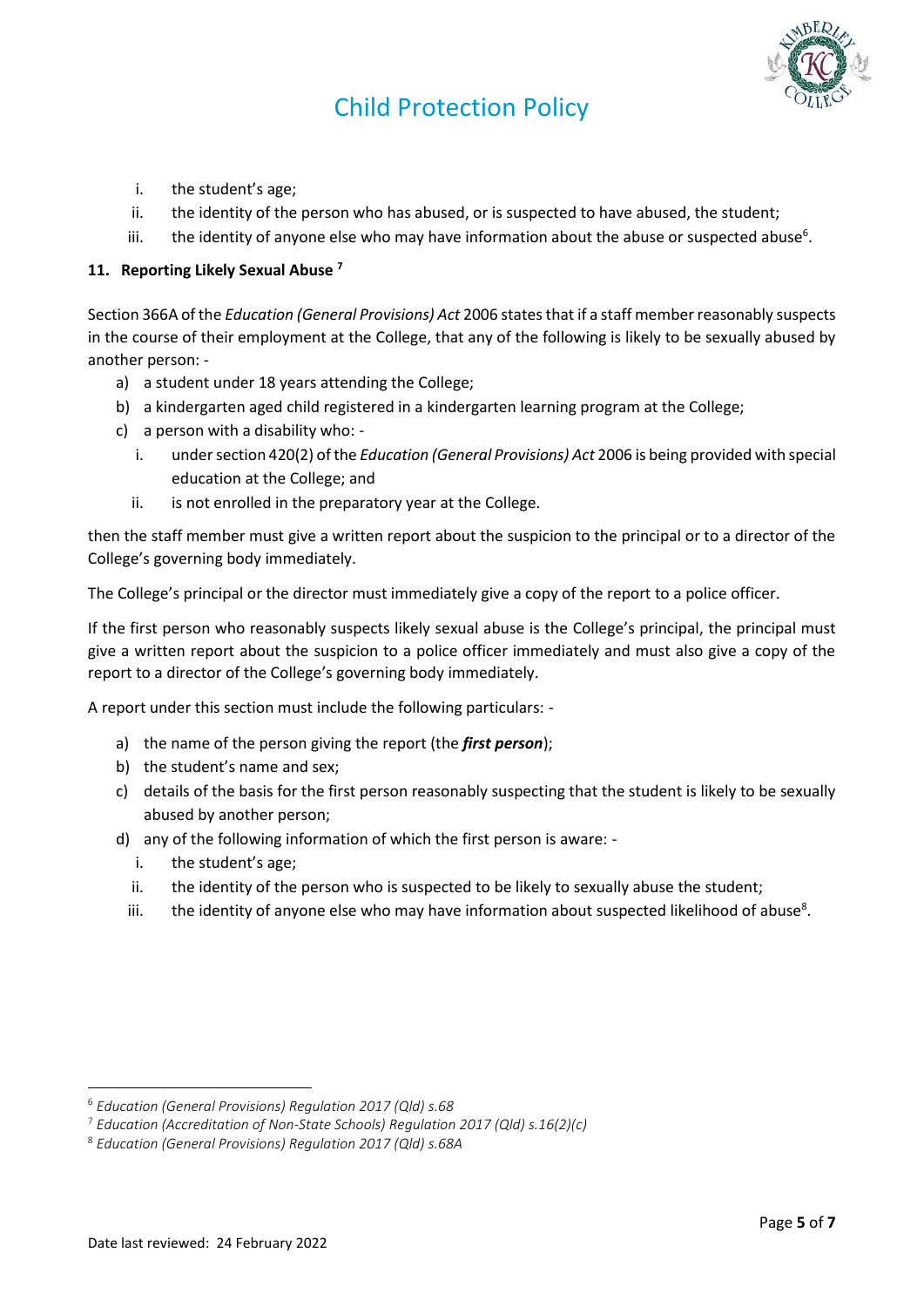

## **12. Reporting Physical and Sexual Abuse <sup>9</sup>**

Under Section 13E (3) of the *Child Protection Act* 1999, if a doctor, a registered nurse, a teacher or an early education and care professional forms a 'reportable suspicion' about a child "in the course of their engagement in their profession", they must make a written report.

A **reportable suspicion** about a child is a reasonable suspicion that the child: -

- a) has suffered, is suffering, or is at unacceptable risk of suffering, significant harm caused by physical or sexual abuse **AND**
- b) may not have a parent able and willing to protect the child from the harm.

The doctor, nurse, teacher or early education and care professional must give a written report to the Chief Executive of the Department of Communities, Child Safety and Disability Services (or other department administering the *Child Protection Act* 1999). The doctor, nurse, teacher or early education and care professional should give a copy of the report to the principal.

A report under this section must include the following particulars: -

- a) state the basis on which the person has formed the reportable suspicion
- b) include the information prescribed by regulation, to the extent of the person's knowledge<sup>10</sup>.

#### **Information to be included in report to chief executive**

the following information is prescribed for inclusion in the relevant person's report—

(a) the child's name and sex;

(b) the child's age;

(c) details of how to contact the child;

*Examples—*

- the address at which the child usually lives
- the name and address of the school the child attends

(d) details of the harm to which the reportable suspicion relates;

(e) particulars of the identity of the person suspected of causing the child to have suffered, suffer, or be at risk of suffering, the harm to which the reportable suspicion relates;

(f) particulars of the identity of any other person who may be able to give information about the harm to which the reportable suspicion relates.

Contact details for Child Safety Regional Intake Service: South East Ph: 1300 679 849 (business hours). Child Safety After Hours Service Centre: 1800177135.

<sup>9</sup> *Education (Accreditation of Non-State Schools) Regulation 2017 (Qld) s.16 (2)(d)*

<sup>10</sup> See *Child Protection Regulation 2011 (Qld) s.10 "Information to be included in report to chief executive"*